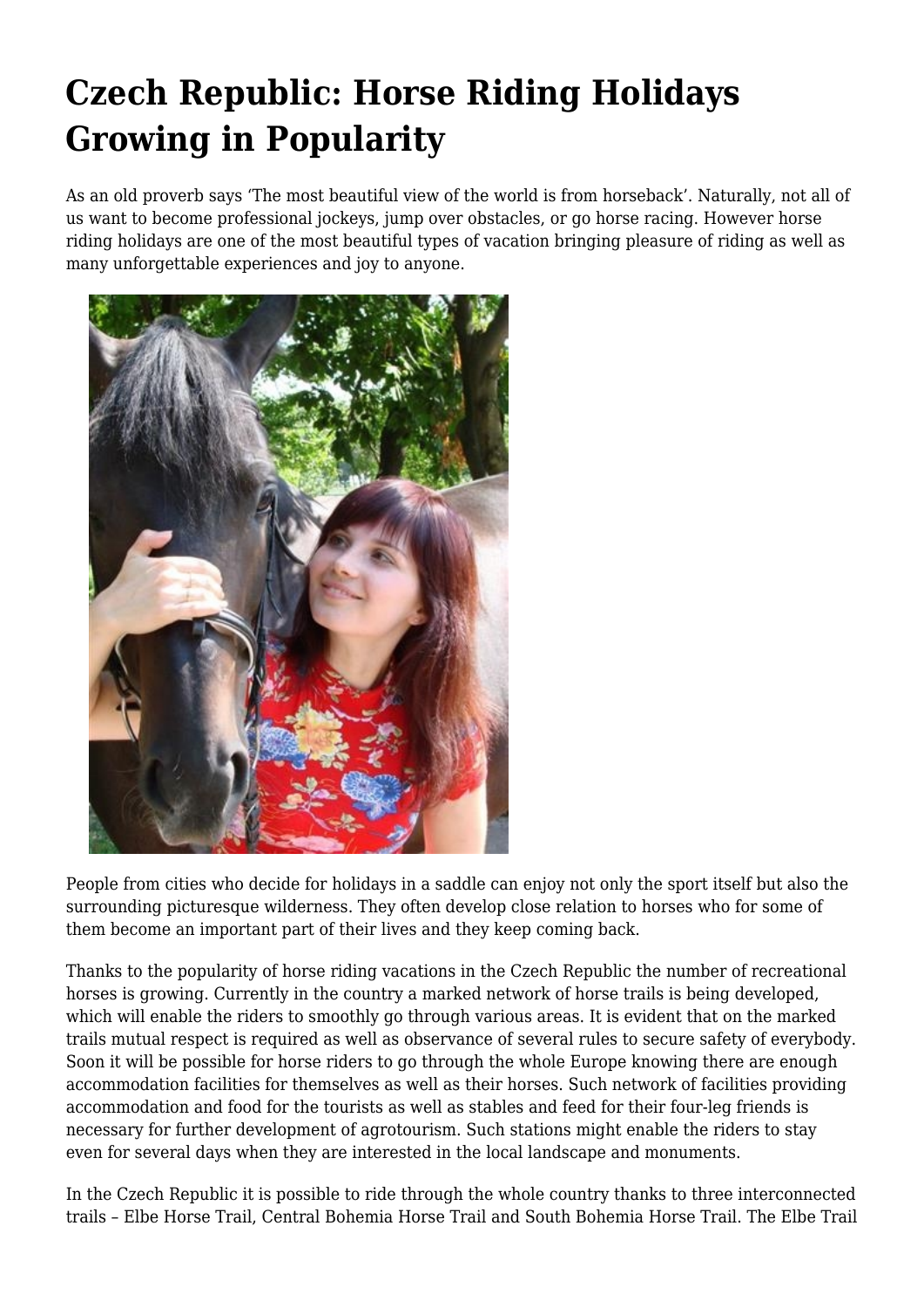passes through the Bohemian Central Mountains, and then continues to Bohemian Switzerland where it is possible to join the German riding trails. The protected landscape area Bohemian Central Mountains is situated in the northern Bohemia, on both sides of the lower flow of the Czech part of the Elbe River. The taper shapes of hills that are typical for this region are the result of Tertiary volcanic activity. The Central Mountains are one of the richest areas in the country with respect to the number of species of flora and fauna. Over the centuries there has developed unique, harmoniously shaped landscape with typical relief; landscape of fruit orchards, interwoven by numerous tiny villages with picturesque traditional folk buildings and imposing historical monuments.



The romantic name of Bohemian Switzerland refers to the region of captivating table mountains, sandstone rock towns and deep river canyons between the cities of Decin and Krasna Lipa. On both sides of the border between the Czech Republic and Germany the visitors can enjoy the unique national parks called Bohemian and Saxon Switzerland respectively.

One of the stations on the Elbe Horse Trail that use the system of marked horse trails is a family-run farm called Trebusin-Zababec Farm. For three years the family guides week-long horse riding trips on the trails in the region. Since the organization of such tours is not easy – especially securing quality accommodation and meals for the riders as well as horses – there are not many companies offering similar services.

"The first two years we organized weekly tours on horseback only around our farm in Bohemian Central Mountains. This year we wandered also to the German border where we went for one-day trips on the German trails," said Dagmar Vostova, the farm manager. Although most of the tour's participants were foreign tourists from Netherlands, UK, Denmark and Belgium, all of them enjoyed unique views of north Bohemian landscape – colorful meadows, forests as well as timbered cottages.